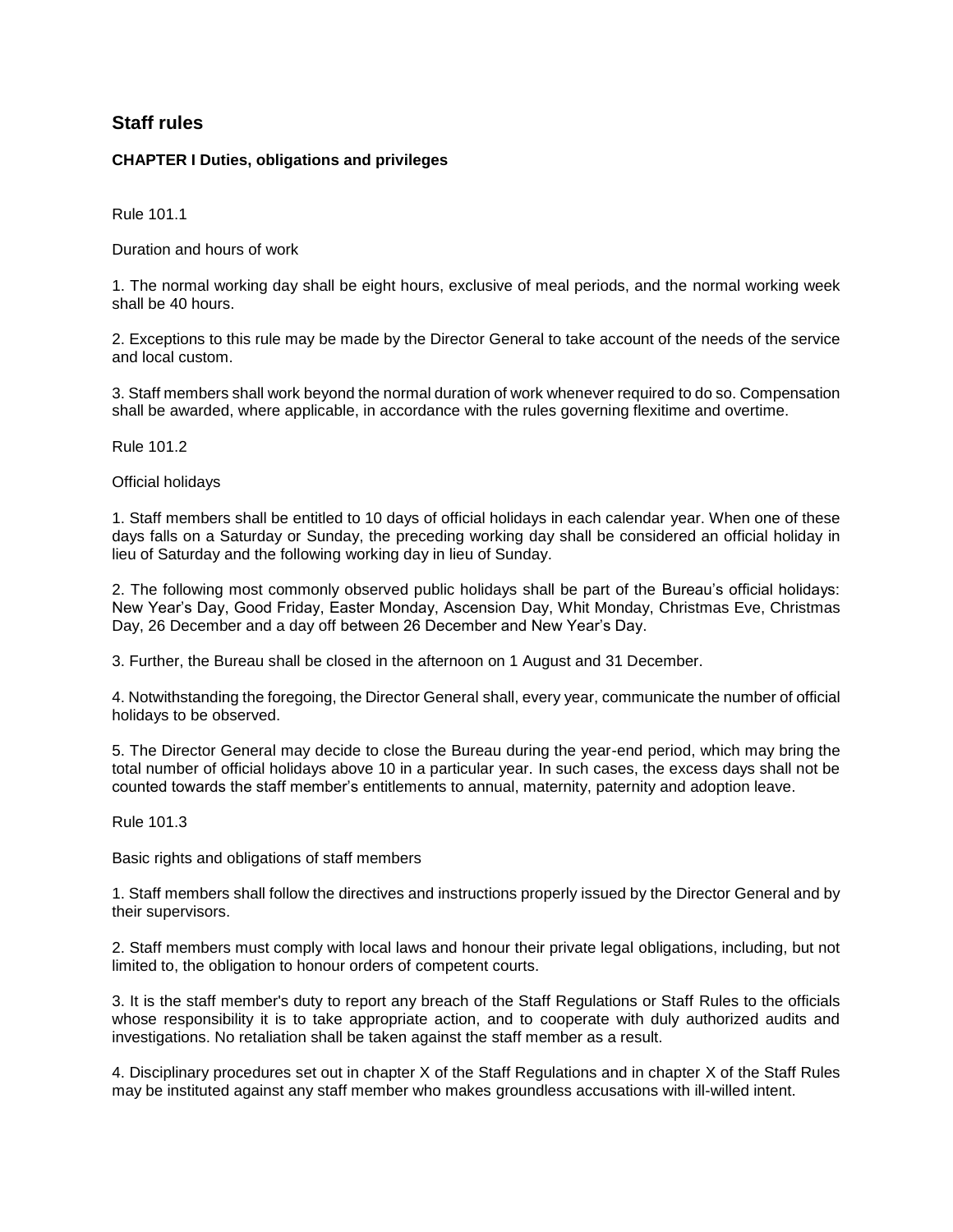5. Disciplinary procedures set out in chapter X of the Staff Regulations and in chapter X of the Staff Rules may be instituted against a staff member who fails to comply with his obligations and the standards of conduct set out in the Charter of the United Nations, the Staff Regulations and Staff Rules, the Financial Regulations and Rules on Financial Administration, or any other administrative issuances.

6. Paragraphs 3 and 4 above shall apply subject to and in accordance with the relevant terms and conditions set by the Director General.

Rule 101.4

Outside employment and activities

1. The Director General may authorize staff members to engage in an occupation or employment outside the Union, whether remunerated or not, if such activity:

a. does not conflict with the staff member's official functions or his status as an international civil servant;

b. is compatible with the interests and goals of the Union; and

c. is permitted under local law at the staff member's duty station or where this occupation or employment takes place.

2. Staff members authorized to engage in outside activities shall act in their personal capacity and not as representatives of the Union.

3. Authorization in accordance with § 1 shall be granted on a yearly basis. It is the duty of the staff member concerned to obtain the renewal of any such authorization. Failure to secure proper initial authorization or renewal shall be considered misconduct and may lead to disciplinary action.

4. The Director General shall establish procedures for staff members wishing to seek in confidence clarification of whether the outside activities proposed would conflict with their status as international civil servants.

Rule 101.5

Specific instances of prohibited conduct

1. Any form of abuse of power, discrimination or harassment, including sexual or gender harassment, as well as physical or verbal abuse at the workplace or in connection with work, shall be prohibited.

2. Staff members shall not disrupt or otherwise interfere with any meeting or other official activity of the Union, including activity in connection with the administration of justice system; nor shall staff members threaten, intimidate or otherwise engage in any conduct intended, directly or indirectly, to interfere with the ability of other staff members to discharge their official functions. Staff members shall not threaten, retaliate or attempt to retaliate against such individuals or against staff members exercising their rights and obligations under the present Rules.

3. Staff members shall not intentionally misrepresent their functions, official title or the nature of their duties to member countries or to any entities or persons external to the Union.

4. Staff members shall not intentionally alter, destroy, falsify, misplace or render useless any official document, record or file entrusted to them by virtue of their functions and intended to be kept as part of the records of the Union.

5. Staff members shall not seek to influence member countries, principal or subsidiary bodies of the Union, or expert groups in order to obtain a change from the position or decision taken by the Director General, including decisions relating to the financing of Bureau programmes or units, or in order to secure support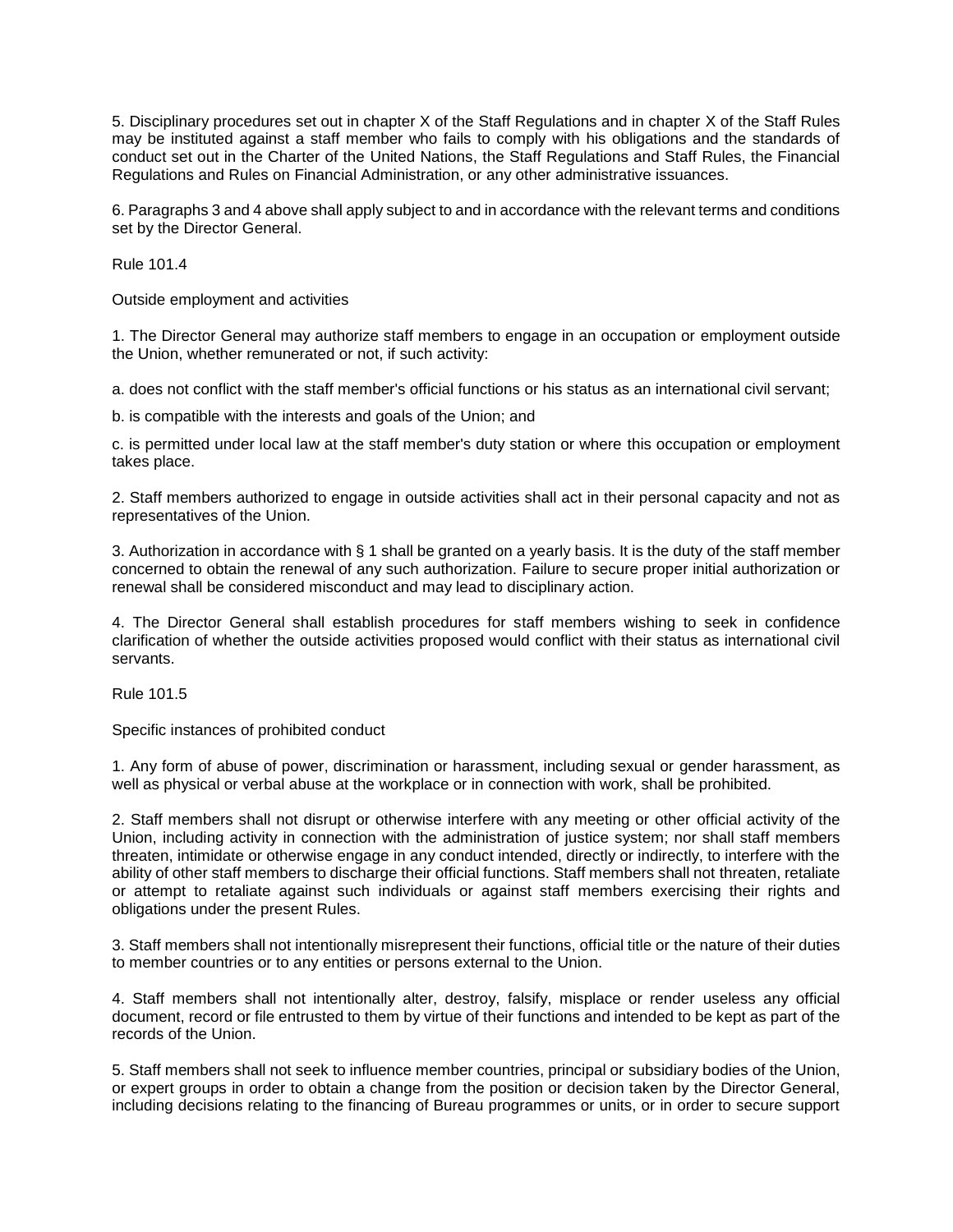for improving their personal situation or the personal situation of other staff members or for blocking or reversing unfavourable decisions regarding their status or the status of their colleagues. 6. Staff members shall neither offer nor promise any favour, gift, remuneration or other personal benefit to another staff member or to any third party with a view to causing him to perform, fail to perform or delay the performance of any official act. Similarly, staff members shall neither seek nor accept any favour, gift, remuneration or other personal benefit from another staff member or from any third party in exchange for performing, failing to perform or delaying the performance of any official act.

Rule 101.6

Staff performance

1. The efficiency, competence and integrity of staff members shall be evaluated by means of performance appraisal mechanisms that shall assess the staff member's compliance with the standards set out in the Staff Regulations and Staff Rules for purposes of accountability.

2. The Director General shall seek to ensure that appropriate learning and development programmes are available for the benefit of staff.

3. Performance reports shall be prepared regularly for all staff members, including senior officials, in accordance with the procedures promulgated by the Director General.

Rule 101.7

Obligation of staff members to notify and supply information

1. Staff members shall be responsible for supplying the Director General with whatever information he may require for the purpose of determining their status and entitlement under the Staff Regulations and Staff Rules, and of completing administrative arrangements in connection with their appointment.

2. Staff members shall be accountable for the accuracy and completeness of the information they provide.

3. Staff members shall also be responsible for promptly notifying the Bureau, in writing, of any subsequent changes affecting their status under the Staff Regulations and Staff Rules, and for supplying relevant documentation required.

4. Any staff member who intends to acquire permanent residence status in any country other than that of his nationality or who intends to change his nationality shall notify the Director General of that intention before the change of residence status or change of nationality becomes final.

5. Any staff member who is arrested, charged with an offence other than a minor traffic violation or summoned before a court as a defendant in a criminal proceeding, or convicted, fined or imprisoned for any offence other than a minor traffic violation, shall immediately report that fact to the Director General.

6. The Director General may, at any time, require a staff member to provide information concerning facts anterior to his appointment and relevant to his suitability, or concerning facts relevant to his integrity, conduct and service as a staff member.

Rule 101.8

Conflict of interest

1. A staff member who has, or whose spouse or dependent children have, any interest in (including association with) any entity: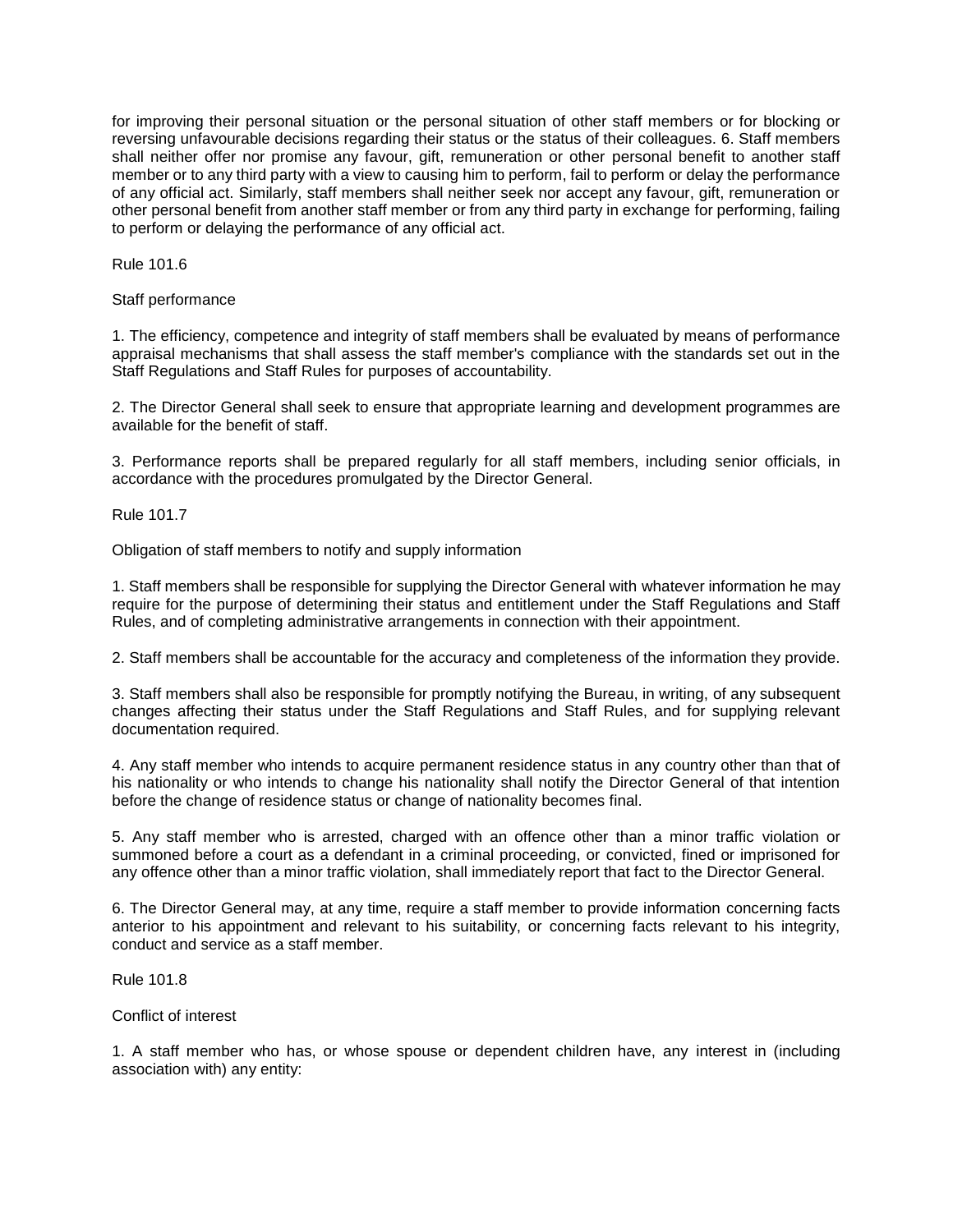a. with which the staff member may be required, directly or indirectly, to have official dealings on behalf of the Union; or

b. which has a commercial interest in the work of the Union; or c. which has a common activity with the Union,

d. shall disclose that interest to the Director General and, except where otherwise authorized by the Director General, either dispose of that financial interest or formally excuse himself from any involvement in that matter which might give rise to a conflict of interest.

2. Staff members in designated functions, as determined by the Director General and further specified in an annex to the Staff Rules, shall be required, upon appointment and at prescribed intervals, to file in respect of themselves, their spouse and dependent children, a financial disclosure statement. They shall certify in their statement that their financial situation and economic activities do not constitute a conflict of interest with the Union. The financial disclosure statements shall remain confidential and be used as per the procedures established by the Director General

Rule 101.9

Travel expenses and allowances for outside activities

1. Staff members who are authorized by the Director General to participate in activities organized by a government, intergovernmental organization, nongovernmental organization or other private source may receive from that entity, for accommodation, travel and subsistence expenses, allowances generally in line with those payable by the Union. In such cases, the daily subsistence allowance that may otherwise be payable by the Union shall be reduced in accordance with staff rule 107.13.5.

2. The staff member shall inform the Director General of receipt of the allowances indicated under 1.

Rule 101.10

Honours, gifts or remuneration

1. The acceptance by staff members of any honour, decoration, favour, gift or remuneration from nongovernmental sources requires the prior approval of the Director General. Approval shall be granted only in exceptional cases and if such acceptance is not incompatible with the interests of the Union and with the staff member's status as an international civil servant. If the refusal of an honour, decoration, favour or gift from a non-governmental source would cause embarrassment to the organization, or if circumstances do not allow for the Director General's prior approval, the staff member may receive it on behalf of the Union. In both instances, the gift shall be reported and entrusted to the Director General, who shall either retain it for the organization or arrange for its disposal for the benefit of the Union or for a charitable purpose. Notwithstanding the requirement to obtain the Director General's prior approval, staff members may occasionally accept, without prior approval, minor gifts of essentially nominal value, provided that all such gifts are promptly disclosed to the Director General, who may direct that the gift be entrusted to the Union or returned to the donor.

2. The Director General may authorize staff members to accept from a nongovernmental source or a university or similar institution academic awards, distinctions and tokens of a commemorative or honorary nature, such as scrolls, certificates, trophies or other items of essentially nominal monetary value.

3. As part of their official functions, staff members may be called upon from time to time to attend governmental or other functions such as meetings, conferences, meals and diplomatic receptions. The attendance of such functions shall not be considered the equivalent of receiving a favour, gift or remuneration within the meaning of the Staff Regulations and Staff Rules.

4. Staff members shall not accept any gift, remuneration or favour from any individual or entity doing business with or seeking to do business with the Union.